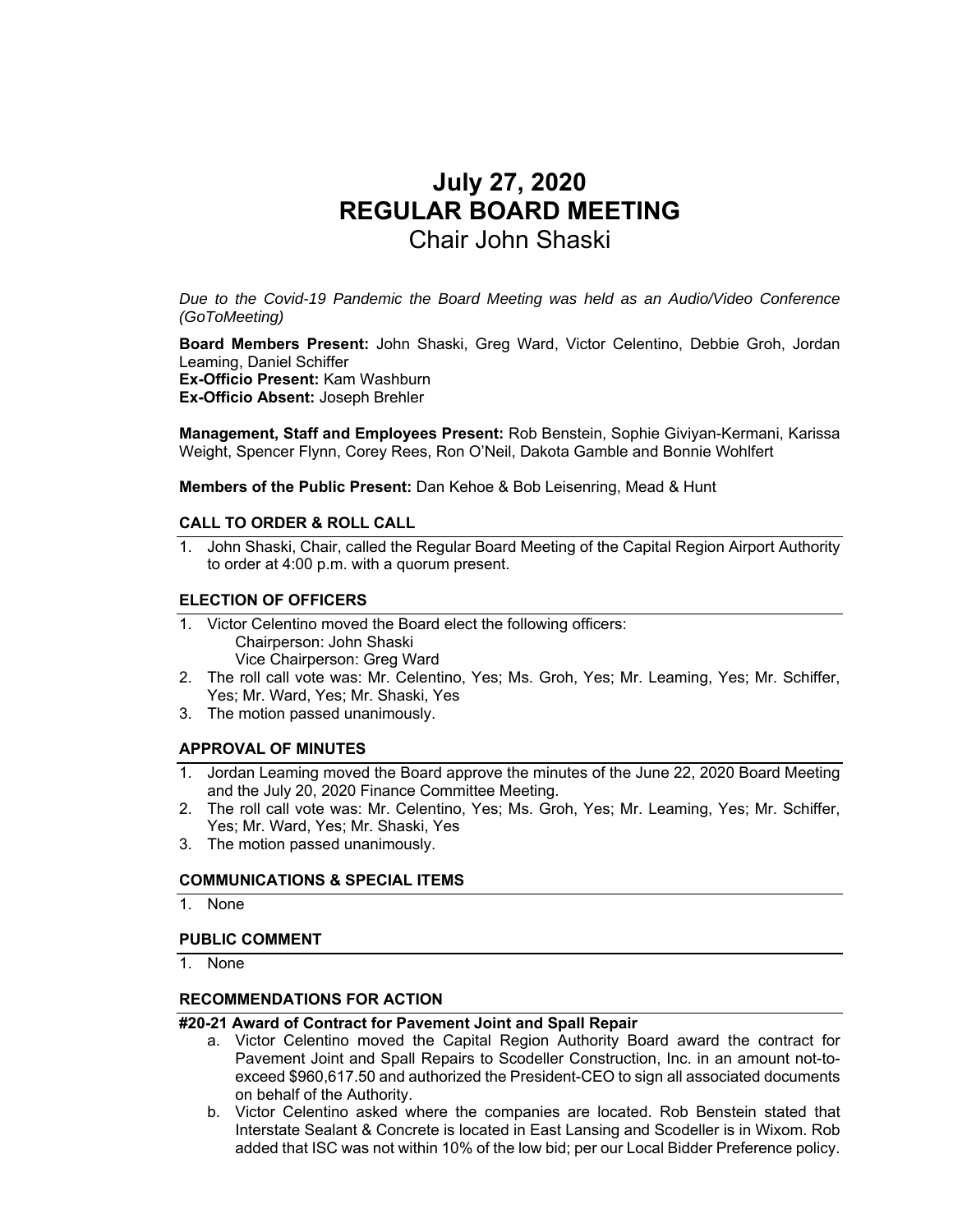Debbie Groh asked if this service covers both Lansing and Mason airports; Rob indicated yes. Debbie asked about the process and when work will commence. Ron O'Neil reported that cracks will be cut out and repoured to stop fod and spalling; work will start this year and involve some taxiway closures.

- c. The roll call vote was: Mr. Celentino, Yes; Ms. Groh, Yes; Mr. Leaming, Yes; Mr. Schiffer, Yes; Mr. Ward, Yes; Mr. Shaski, Yes
- d. The motion passed unanimously.

# **REPORTS**

### **Sophie Giviyan-Kermani, Director of Finance & Accounting**

Presented financials for period ending May 31, 2020

- Better performance in the first 3 quarters helped to balance the last quarter loss.
- This report included Investment Details by Organization (pages 13-15) per Jordan Leaming's request.

# **Robert Benstein, Interim President & CEO**

- Approval of the Mason Jewett Field ALP Update project is on the Michigan Aeronautics Commission agenda for this Wednesday (July 29). We anticipate having the MDOT contract available for approval at our August meeting.
- We applied for a \$250,000 grant through MDOT/EGLE for testing of PFAS at Capital Region International Airport. Award of grants will be announced in early August.
- MEDC Site Readiness Program Update: The Port Lansing Next Michigan Development Corporation was awarded a \$55,000 grant to develop a site readiness plan for the Port Lansing Global Logistics Center.
	- $\triangleright$  The project will include preliminary design, utility analysis, and conceptual drawings for the site
	- $\triangleright$  There is a \$10,000 local match from CRAA
	- $\triangleright$  CRAA is working with DeWitt Township (sponsoring unit of local government) and LEAP on development of an RFP for preliminary engineering services
- The annual MDOT Michigan Airport Programming (MAP) meeting for Mason Jewett Field is scheduled for October 14th.
- We received our first CARES Act reimbursement in the amount of \$321,436 and have submitted our second reimbursement request for \$518,121. After discussions with MDOT staff, it was determined that we would submit future requests on a quarterly basis.
- Delta is adding a  $3<sup>rd</sup>$  Detroit flight to the August schedule; however, they dropped the Minneapolis flight from the August and September schedules
- Advanced bookings have slowed down a bit from -39% YOY for the week of July  $6<sup>th</sup>$  to -55% YOY for the week of July 13<sup>th</sup>; however, this is still better than the national average.
- TSA screenings averaged about 671,000 passengers per day through July 26<sup>th</sup>, or about 26.25% of last year's numbers. This is up from an average of 483,000 per day for the month of June, or about 18.90 of last year's numbers.
- Advanced bookings for the week of July  $13<sup>th</sup>$  were slightly down from the prior week: -65% vs -63%.

John Shaski congratulated MEDC on receipt of the \$55,000 grant and is hopeful that we receive the \$250,000 grant from MDOT/EGLE. John asked Rob to elaborate on what the CARES Act reimbursements included. Rob reported that the first reimbursement of \$321,436 was primarily Customs and Border Protection services. The second reimbursement request of \$518,121 includes COVID related cleaning and supplies along with equipment/vehicles that are not AIP (Airport Improvement Program) eligible.

Debbie Groh asked about site cleanup on page 2 of the Board Report. Rob Benstein explained that we have received the final closure from EGLE for the October aircraft crash site. The large hole has been filled and the farmer was able to plant the parcel.